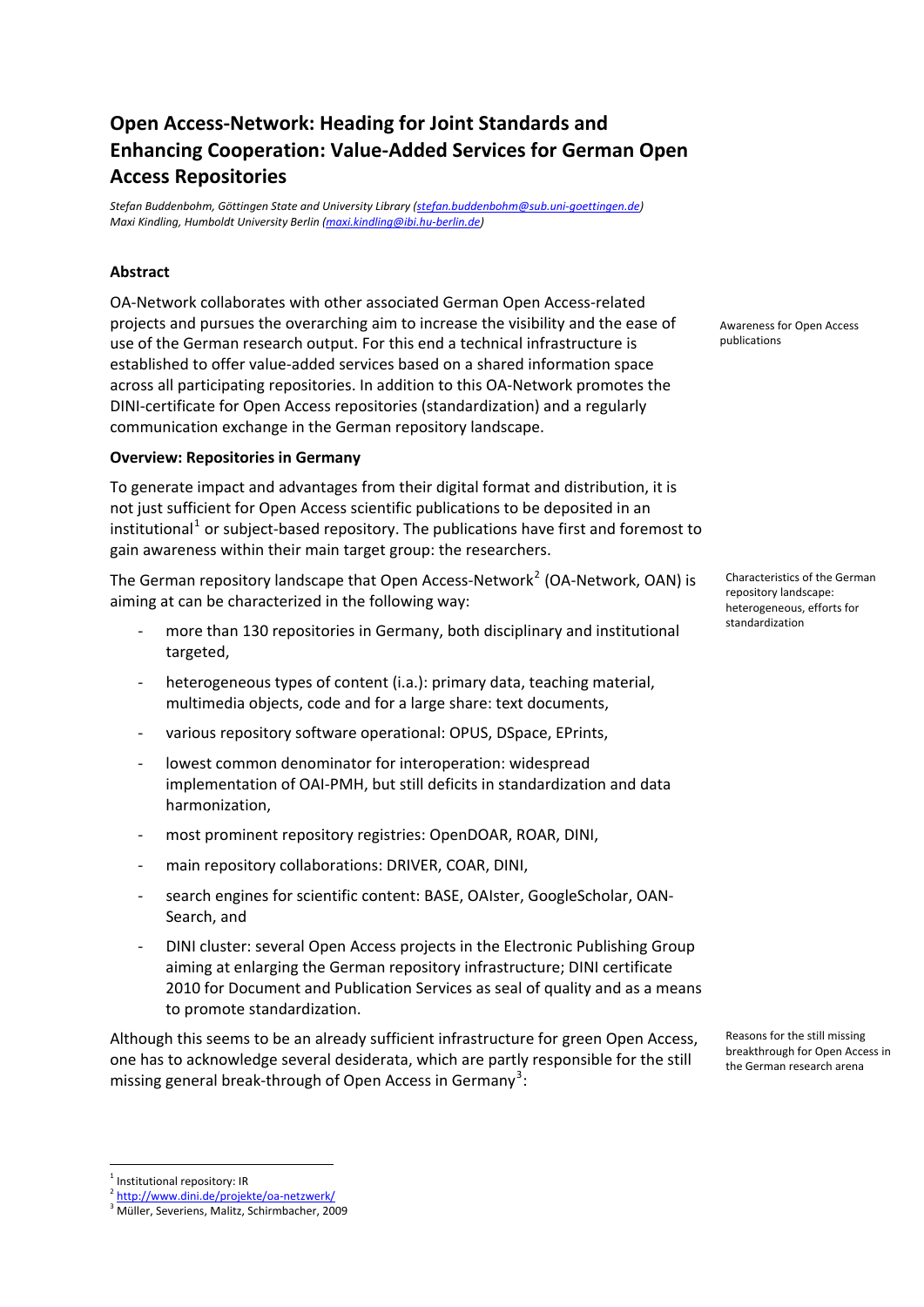- ‐ There is still a lack of acceptance of OA publications among academic communities, particulary regarding the reputation of this kind of publications.
- So far most IRs have not been successful in acquiring a critical mass of OA documents, and often they don't represent a considerable collection of scholarly publications, particulary with regard to the common collections of scientific libraries.
- The presentation of the IRs as one of the institutions' services has been usually insufficient, and often the repository is not known to the university members.
- ‐ Technical, legal and organizational support for authors could be improved, the deposit of documents could be more intuitively and user-friendly.
- ‐ There has been a widespread absence of effective integration of IRs with overall retrieval networks, therefore many small collections exist alongside without being interlinked and diminish the attractiveness for users.
- ‐ Value‐added services (e.g. evaluation of usage statistics, citation tools) have either been missing or have been insufficiently promoted, and
- The DINI certificate as suitable means to recommend standards and interoperability is still not spread widely enough.

#### **Aims and Target Groups of OA‐Network and the DINI Context[4](#page-1-0)**

Addressing this context OA‐Network is building a networked infrastructure for (and of) German repositories, aiming at three different target groups: repository operators, developers, and the scientific community. OA‐Network enhances the collaboration between German Open Access repositories both institutional and disciplinary, and strives to enable searching and browsing via interlinked and standardized repositories. It improves the visibility of scientific publications deposited in the repositories both on a national and international level. It advocates the development of value‐added services by providing a test bed and finally makes these services available to the end user.



Illustration 1: The three different aspects of the OA‐ Network infrastructure

OA‐Network has been funded by the German Research Foundation<sup>[5](#page-1-1)</sup> since 2007 and is currently in its second funding phase. It is operating under the umbrella of the German Initiative for Network Information (DINI)[6](#page-1-2) where it is integrated in the Electronic Publishing Group. It collaborates closely with other Open Access‐related projects such as Open Access Statistics (OAS)<sup>[7](#page-1-3)</sup>, Distributed Open Access Reference Citation Services

(DOARC)[8](#page-1-4) or the Community for Reviewing, Publishing and Editorial

<span id="page-1-0"></span><sup>4</sup> In the following, the targeted and already achieved aims of OA‐Network as consortial project are described. Participating institutions: Humboldt University Berlin, State and University Library Göttingen, Osnabrück University,

1

<span id="page-1-4"></span><span id="page-1-3"></span><sup>7</sup> [http://www.dini.de/projekte/oa](http://www.dini.de/projekte/oa-statistik/english/)‐statistik/english/

Filling the gap: the DINI OA projects with solutions for repository operators, developers, and the scientific community

Collaboratively use of a pool of networked repositories by several projects

Oldenburg University.<br>
<sup>5</sup> http://www.dfg.de/en/index.jsp

<span id="page-1-2"></span><span id="page-1-1"></span><sup>6</sup> <http://www.dini.de/english/> and [http://www.dini.de/ag/e](http://www.dini.de/ag/e-pub/)-pub/

<sup>&</sup>lt;sup>3</sup> http://www.isn-[oldenburg.de/projects/doarc2/](http://www.isn-oldenburg.de/projects/doarc2/)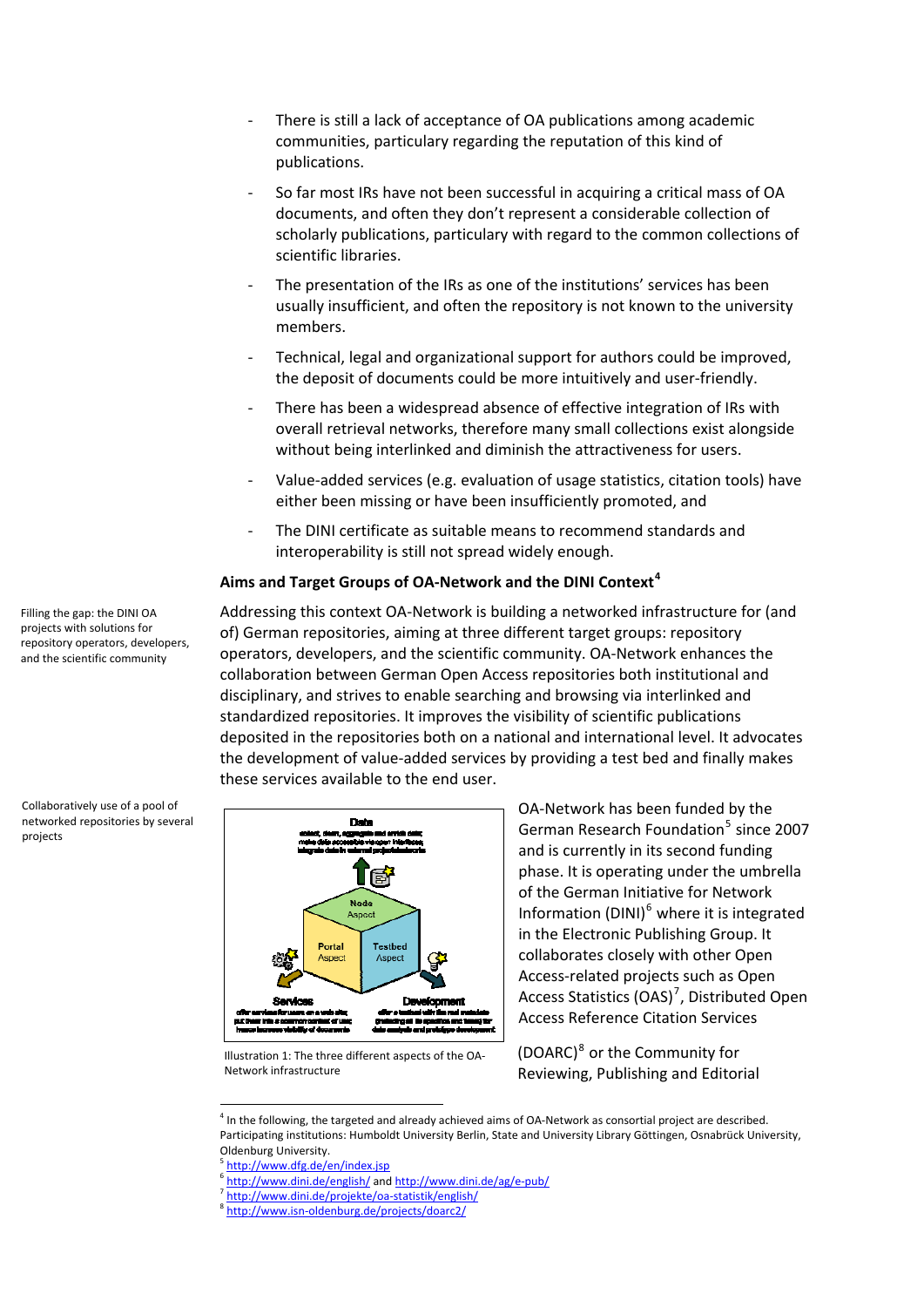Technology (CARPET)<sup>[9](#page-2-0)</sup>. It becomes clear that OA-Network with its offered services claims to go beyond established and renowned services such as ROAR or BASE. Its strength lies in its multifaceted approach of several collaborating projects that all make use of the pool of networked repositories, visibly kept together by the DINI certificate.

The overarching objectives of DINI and its projects are to establish standards for repositories and to develop outstanding and concurrent practical solutions for specific repository-related tasks such as usage or citation statistics or to collect these solutions.

## **Two‐tiered Approach of OA‐Network**

OA‐Network pursues a two‐tiered approach to enhance standards for and cooperation with repositories: a technological and an organizational one.

*Technological Approach:* OA‐Network creates an information infrastructure which comprises three main aspects. First, it works as a node delivering aggregated data to external partners such as repositories by linking their collections and enabling the mutual use of services such as evaluation of usage or citation statistics. Above this, OA-Network serves as national aggregator node for the European DRIVER platform<sup>[10](#page-2-1)</sup>. The infrastructure makes use of the well‐established OAI‐PMH interface. Second, it is a portal for end user-oriented services like the metadata and full text search function via the interlinked collections or browsing along a classification tree (DDC,  $WP<sup>11</sup>$  $WP<sup>11</sup>$  $WP<sup>11</sup>$ Spec). These services will tackle multilingual document sets (WP Lang) as well by delivering context sensitive result lists by semantic analysis of the documents' metadata (WP mORE).

It is planned to integrate this portal element into the already existing information platform Open‐Access.net. Last but not least OA‐Network serves as a test bed for developing these services, also for the collaborating projects. Only services which have passed the test bed are to be integrated into the portal and thereby to enhance the functionality for end users and third party services.



The diagram shown in illustration 2 depicts the information infrastructure of OA‐Network. At the 'Enrichment' and 'Processing' levels the collaborating projects OA Statistics and DOARC $12$  provide their specific services which can be seen as blue prints for further enhancements of the infrastructure.

Illustration 2: Modular system architecture of OA‐ Network $^{13}$  $^{13}$  $^{13}$ 

*Organizational Approach:* At the organizational level, OA‐Network aims (a) to improve coordination and collaboration between operators of documents, publication services (mainly repositories), and developers and (b) to communicate the above‐mentioned services by several means to the end users. This is mainly

<u>.</u>

OA‐Network's infrastructure: central node, portal for end user oriented services, test bed for services and projects

Modular architecture extensible by related services

The three target groups of OA-Network: operators, developers, end users

<span id="page-2-1"></span><span id="page-2-0"></span><sup>&</sup>lt;sup>9</sup> http://www.carpet-[project.net/en/home/](http://www.carpet-project.net/en/home/)<br><sup>10</sup> http://www.driver-repository.eu/

<span id="page-2-2"></span><sup>11</sup> Working Package within OA-Network

<span id="page-2-3"></span><sup>12</sup> Distributed Open Access Reference Citation Services

<span id="page-2-4"></span><sup>&</sup>lt;sup>13</sup> Robin Malitz, 2007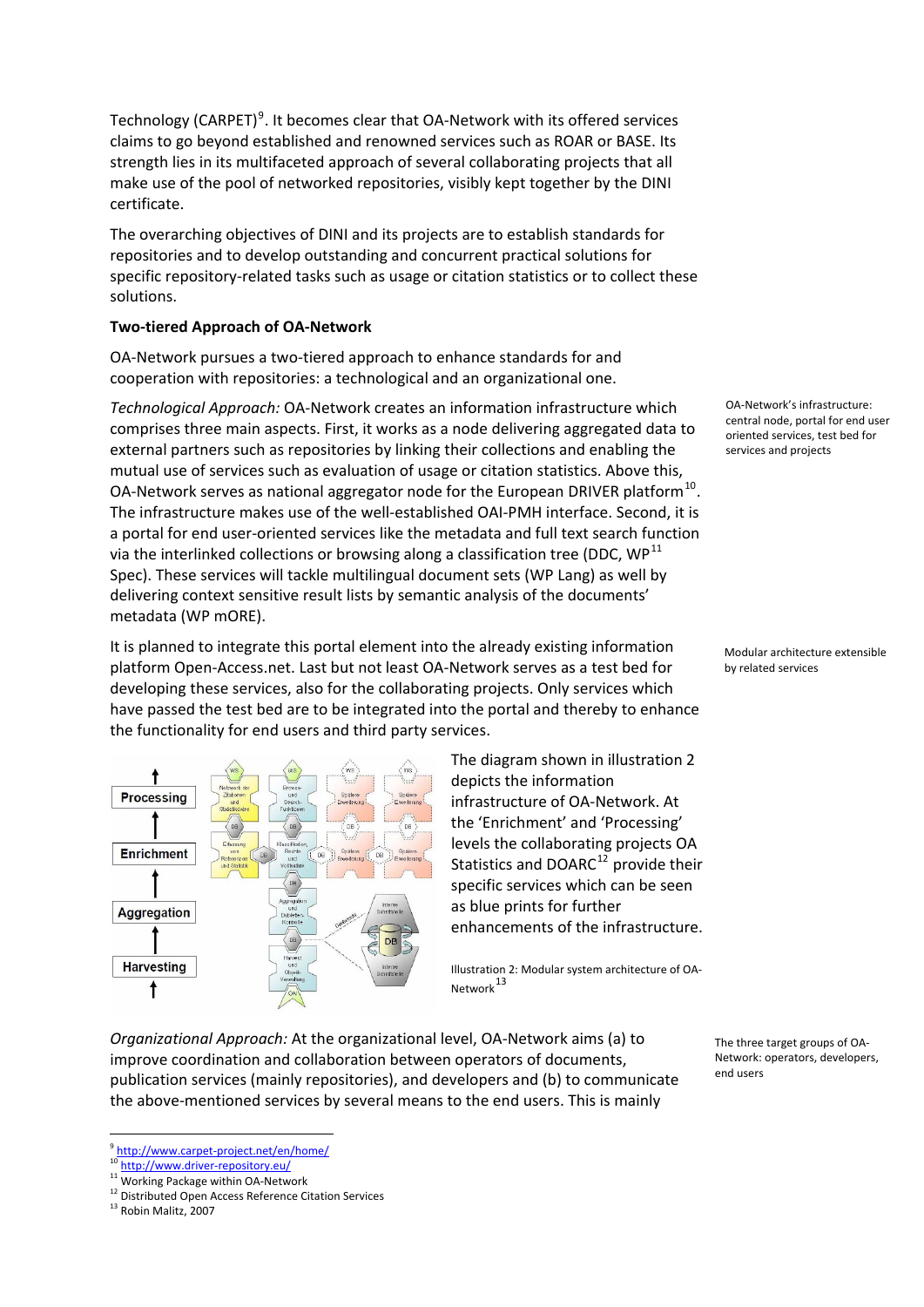pursued by addressing the three OA‐Network target groups to establish communities. Be it by own activities such as promoting the DINI Certificate for Document and Publication Services, by attending conferences and workshops or through cooperating with other partners, e.g. the information platform Open Access.net.<sup>[14](#page-3-0)</sup>

The DINI certificate for Document and Publication Services as important component of OA‐Network has just recently been issued in the third generation. It was established in 2004 and facilitates the interoperability of these distributed document archives and aims at enabling comprehensive services on top of them. By 2010 more than 30 German repositories have undergone the certification process<sup>[15](#page-3-1)</sup>. This way, they give evidence of their functional efficiency and standardized level of quality.

#### **Results of OA‐Network in a nutshell**

Within its second funding term (2010-2011) OA-Network expects to accomplish the following targets:

- ‐ Establishing an overarching functional information infrastructure within the DINI‐context but also open up for collaborations with other projects:
	- OA-Network as central node for harvesting and aggregation of repository‐related data; national aggregator for the DRIVER consortium (use of OAI‐PMH), (WP Infrastructure),
	- OA-Network as portal offering value-added services in the areas of search, result refining, data export, alerting and personalization, considering multi‐lingual document sets (WP Lang), browsing along classifications (WP Spec) and context‐sensitive result lists (WP mORE),
	- OA‐Network as test bed for developing value‐added services by third party partners, and
	- All this by means of: Standardization in interfaces, protocols and formats for a wider community; Repository based services; Harvesting, searching, browsing, re‐use of metadata.
- Improvement of coordination and collaboration between repository operators, developers and end users:
	- Coordination role within the DINI Electronic Publishing group,
	- Competency network of operators
	- Focal point for developers, and
	- All this by means of: Building target group‐specific communities or collaborate with already existing communities and scientific societies (WPs Communities and Support).
- ‐ Sustainability and future use of the OA‐Network infrastructure:
	- Securing the infrastructure and basic services and keeping it open for the addition of future services,

<u>.</u>

The DINI certificate as seal of quality for repositories

<span id="page-3-0"></span><sup>&</sup>lt;sup>14</sup> The information platform Open-Access.net informs and lobbies on open access. It was initially funded by the German Research Foundation and has been online since 2007. It addresses several German‐speaking interest groups such as researchers, publishers or research institutions and lobbies for open access on different levels. Website of the information platform: http://open‐access.net/de\_en/homepage/

<span id="page-3-1"></span><sup>&</sup>lt;sup>15</sup> [http://www.dini.de/no\\_cache/service/dini](http://www.dini.de/no_cache/service/dini-zertifikat/zertifizierte-server/)-zertifikat/zertifizierte-server/